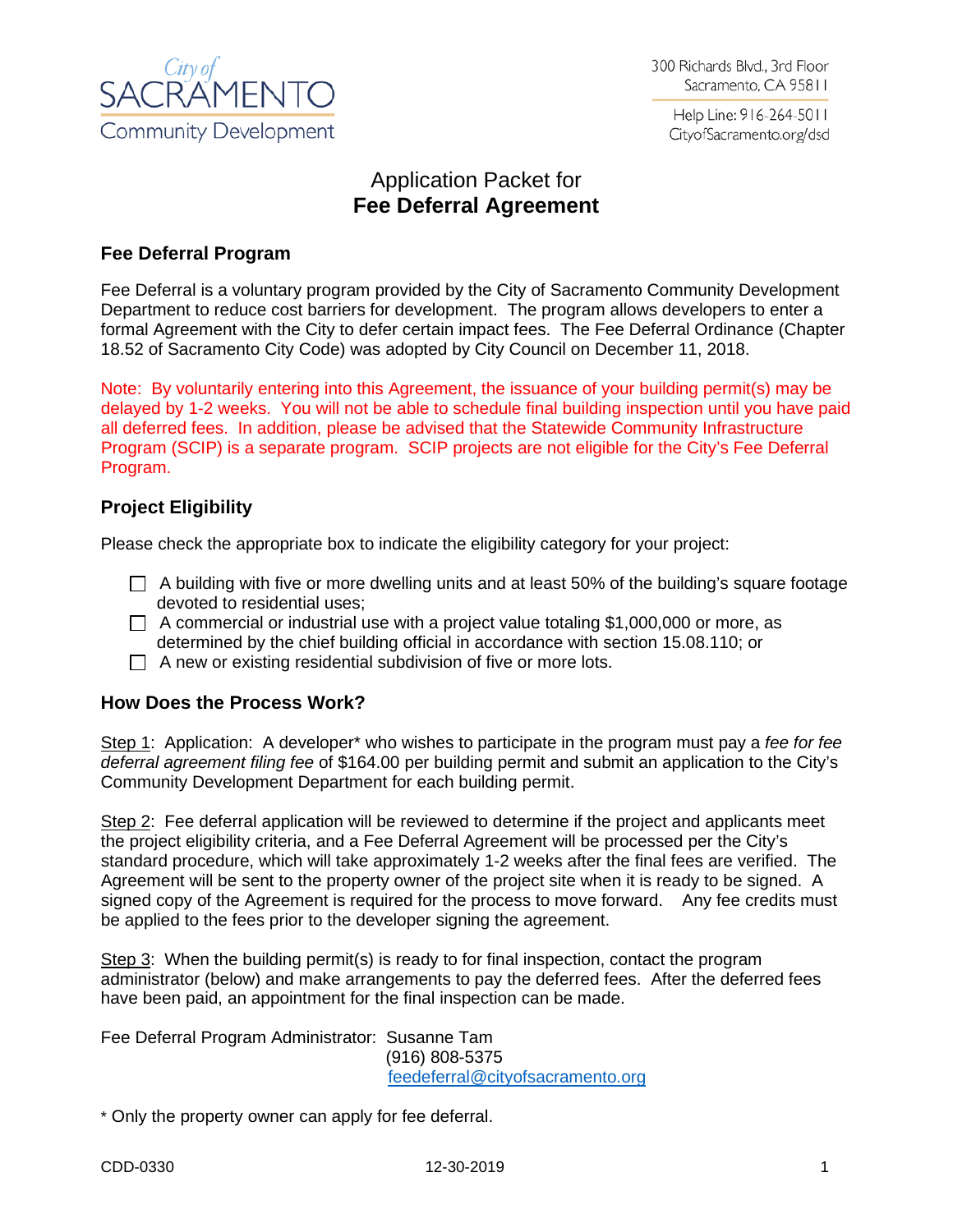## **Which Fees Can be Deferred?**

The following fees may be deferred with an approved fee deferral Agreement: City Fees: "City fee" means any of the following fees:

- 1. Railyards transportation fee (section 18.36.040.A.1);
- 2. Richards Boulevard transportation fee (section 18.36.040.A.1);
- 3. Railyards public facilities fee (section 18.36.040.A.2);
- 4. Richards Boulevard public facilities fee (section 18.36.040.A.3);
- 5. Jacinto Creek facilities fee (sections 18.28.050.A.1 and 18.28.110.B);
- 6. North Natomas public facilities fee (section 18.24.050.A.1);
- 7. North Natomas transit fee (section 18.24.050.A.2);
- 8. North Natomas public land acquisition fee (section 18.24.280.A);
- 9. North Natomas Regional Park land acquisition fee (section 18.24.280.B);
- 10. Park development impact fee (section 18.44.030.A);
- 11. Building excise tax (section 3.36.010);
- 12. Willowcreek fee (section 18.32.050.A.1);
- 13. Sewer development fee (section 13.08.480);
- 14. Combined sewer development fee (section 13.08.490);
- 15. Water system development fee (section 13.04.820);
- 16. Mixed income housing fee (chapter 17.712);
- 17. Transportation development impact fee for citywide benefit district (chapter 18.48); and

Any fee adopted by the city council pursuant to chapter 18.56.

- 18. Park Impact Fee (chapter 18.56, Article II)
- 19. Citywide Transportation Development Impact Fee (chapter 18.56, Article III)
- 20. Housing Trust Fund Fee (chapter 18.56, Article IV)
- 21. 65th Street Area Impact Fee (chapter 18.56, Article V)
- 22. River District Impact Fee (chapter 18.56, Article VI)
- 23. Jacinto Creek Impact Fee (chapter 18.56, Article VII)
- 24. In addition, the City has permission from the Sacramento Transportation Authority to defer the SCTMFP Fee (Sacramento Countywide Transportation Mitigation Fee Program) a.k.a. the STA Fee.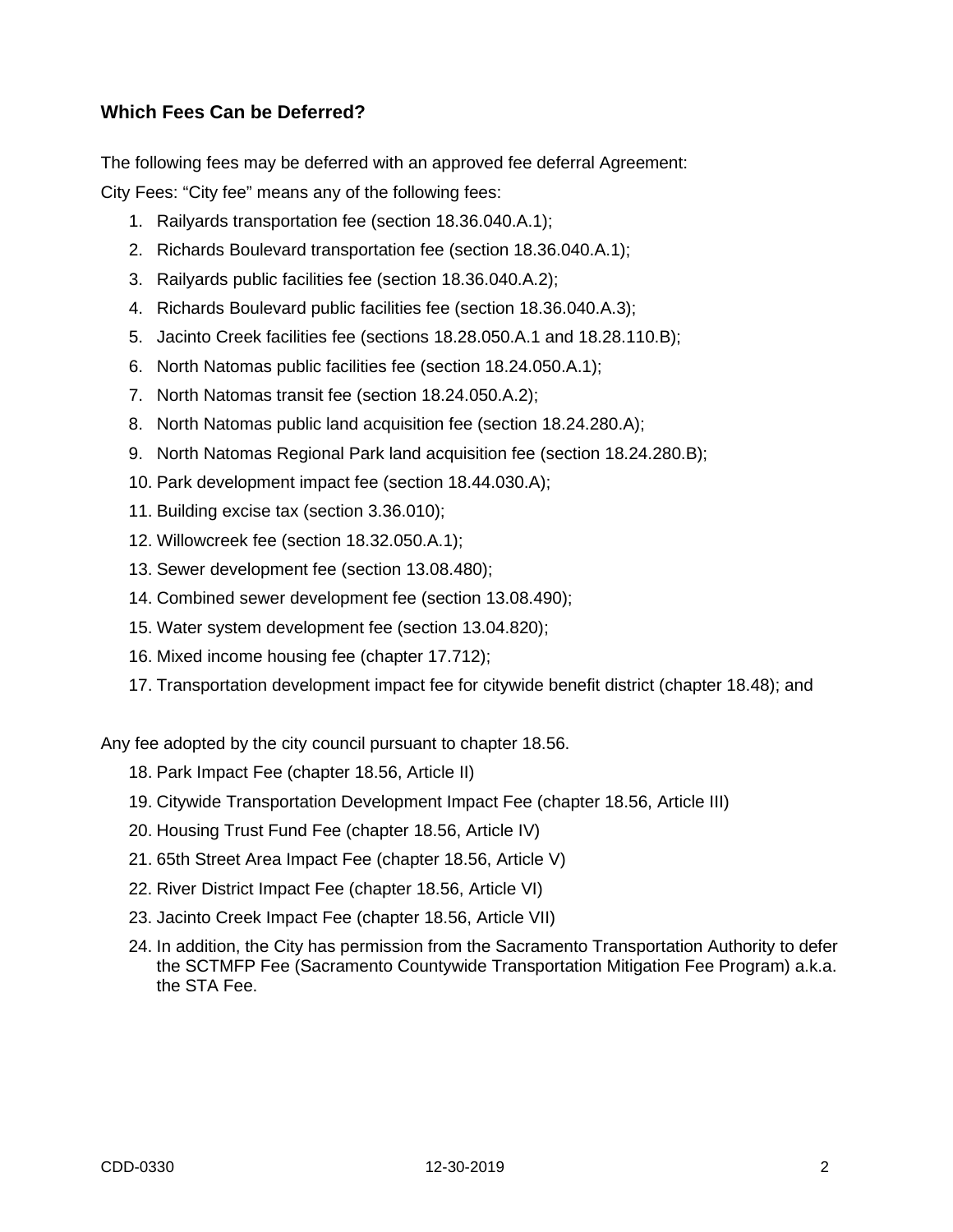## **The Project Site**

| No.             | Address or Lot # | <b>Assessor's Parcel #</b> | <b>Building Permit<br/>Number</b> |
|-----------------|------------------|----------------------------|-----------------------------------|
| $\mathbf{1}$    |                  |                            |                                   |
| $\overline{2}$  |                  |                            |                                   |
| $\overline{3}$  |                  |                            |                                   |
| $\overline{4}$  |                  |                            |                                   |
| $\overline{5}$  |                  |                            |                                   |
| $\overline{6}$  |                  |                            |                                   |
| $\overline{7}$  |                  |                            |                                   |
| $\overline{8}$  |                  |                            |                                   |
| $\overline{9}$  |                  |                            |                                   |
| 10              |                  |                            |                                   |
| 11              |                  |                            |                                   |
| 12              |                  |                            |                                   |
| $\overline{13}$ |                  |                            |                                   |
| $\overline{14}$ |                  |                            |                                   |
| 15              |                  |                            |                                   |
| 16              |                  |                            |                                   |
| $\overline{17}$ |                  |                            |                                   |
| 18              |                  |                            |                                   |
| $19$            |                  |                            |                                   |
| $\overline{20}$ |                  |                            |                                   |
| $\overline{21}$ |                  |                            |                                   |
| $\overline{22}$ |                  |                            |                                   |
| 23              |                  |                            |                                   |
| $\overline{24}$ |                  |                            |                                   |
| $\overline{25}$ |                  |                            |                                   |
| $\overline{26}$ |                  |                            |                                   |
| $\overline{27}$ |                  |                            |                                   |
| $\overline{28}$ |                  |                            |                                   |
| $\overline{29}$ |                  |                            |                                   |
| 30              |                  |                            |                                   |
| 31              |                  |                            |                                   |
| 32              |                  |                            |                                   |
| $\overline{33}$ |                  |                            |                                   |
| $\overline{34}$ |                  |                            |                                   |
| $\overline{35}$ |                  |                            |                                   |
| $\overline{36}$ |                  |                            |                                   |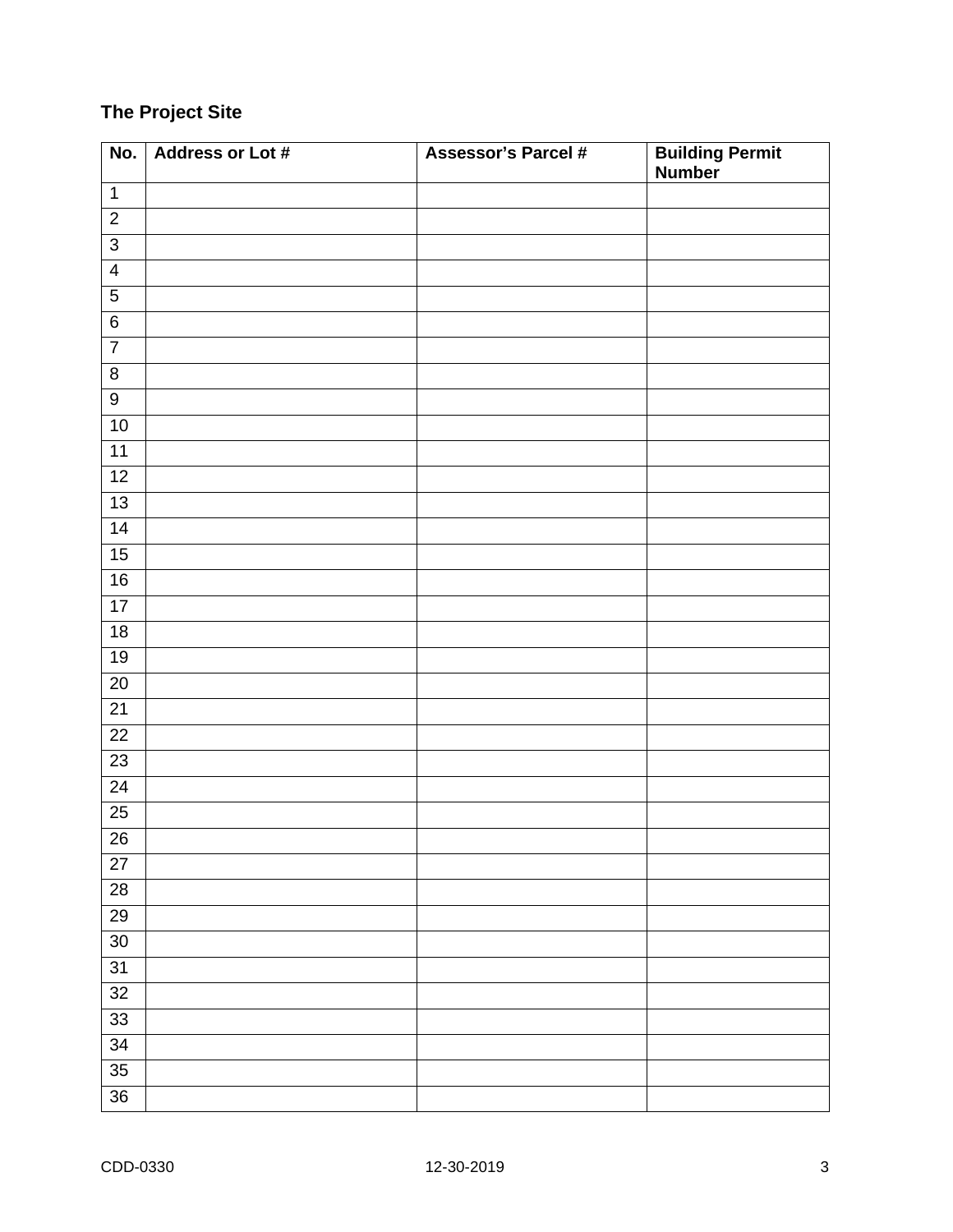# **Eligibility Criteria for Fee Deferral Agreement**

| Initial each box, as applicable and sign below:                                                                                                                                  |  |  |  |  |  |
|----------------------------------------------------------------------------------------------------------------------------------------------------------------------------------|--|--|--|--|--|
| I am the property owner of the project site.                                                                                                                                     |  |  |  |  |  |
| I understand that participation in this program may delay issuance of my building permit 1-2<br>weeks and cause other minor delays in processing.                                |  |  |  |  |  |
| The project is on a site within the City of Sacramento;                                                                                                                          |  |  |  |  |  |
| All payments of taxes and assessments on the project site are current;                                                                                                           |  |  |  |  |  |
| __I have all the necessary land-use entitlements for the project;                                                                                                                |  |  |  |  |  |
| Neither I, the owner, nor any of my affiliates has had a foreclosure on any property during the<br>four years preceding submission of this application;                          |  |  |  |  |  |
| Neither I, the owner, nor any of my affiliates is subject to an outstanding civil judgment;                                                                                      |  |  |  |  |  |
| I understand any claim for fee credits must be made prior to signing the fee deferral<br>agreement. Any claim not made prior to the time of such signing shall be deemed waived; |  |  |  |  |  |
|                                                                                                                                                                                  |  |  |  |  |  |
| signature<br>the parcels listed below, declare under penalty of perjury the declaration above to be true.                                                                        |  |  |  |  |  |
|                                                                                                                                                                                  |  |  |  |  |  |
|                                                                                                                                                                                  |  |  |  |  |  |
|                                                                                                                                                                                  |  |  |  |  |  |
|                                                                                                                                                                                  |  |  |  |  |  |
|                                                                                                                                                                                  |  |  |  |  |  |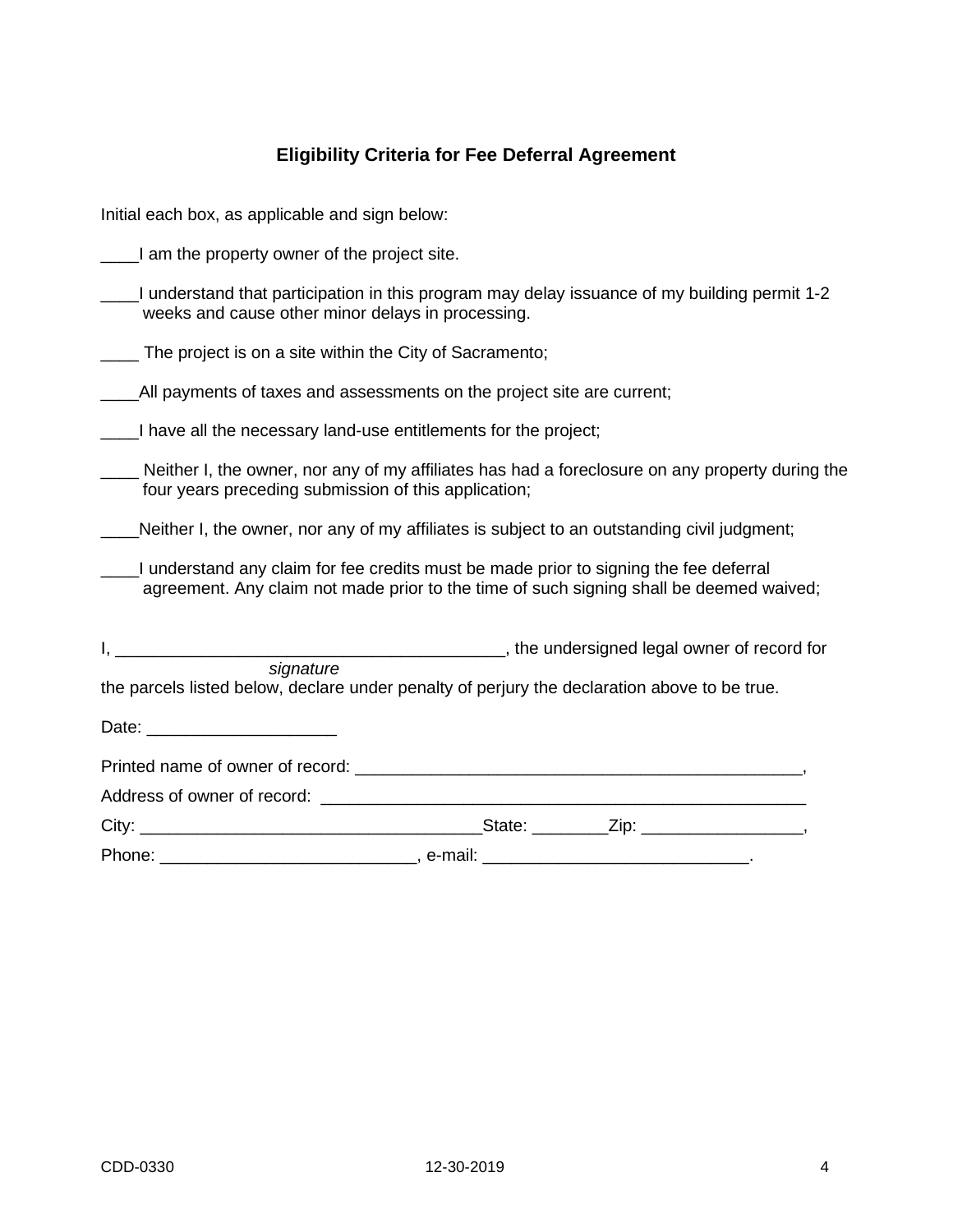## **Agreement for Deferral of Development Fees**

This Agreement for Deferral of Development Fees, dated \_\_\_\_\_\_\_\_\_\_\_\_, for purposes of identification, is between the City of Sacramento, a California municipal corporation (the "**City**"); and [DEVELOPER'S NAME], a \_\_\_\_\_\_\_\_\_\_\_\_\_\_ (the "**Developer**").

#### **Background**

The City has established a program, set out in the Sacramento City Code (the "**City Code**") as chapter 18.52, for deferring the payment of development-impact fees that otherwise are due prior to the issuance of building permits (the "**Program**").

The Developer owns the real property described in Exhibit A (the "**Project Site**") and intends to develop the Project Site as described in Exhibit B (the "**Project**"). This agreement sets forth the conditions under which the City will defer the Developer's payment of development-impact fees for the Project in accordance with the Program. The fees to be deferred are identified in Exhibit C by building permit number (the "**Deferred Fees**").

#### *With these background facts in mind, the City and the Developer agree as follows:*

- 1. *Amount of Deferred Fees.* As of the effective date of this agreement (see section 10 below), the total amount of the Deferred Fees is  $\frac{1}{2}$  and  $\frac{1}{2}$ , which is the sum of the development-impact fees owed for each building permit identified in Exhibit C. This amount is based on the Project's scope as of the effective date of this agreement. If the City determines, from the final approved plans for the Project, that the Project's scope has changed after the effective date of this agreement (including changes in construction and use), then the City will adjust the Deferred Fees to reflect the changed scope, with the adjusted Deferred Fees based on the fees in effect on the date the City accepted the complete building permit application or applications identified in Exhibit C. The Developer shall pay the Deferred Fees or the adjusted Deferred Fees, as appropriate, to the City in accordance with section 2 below.
- 2. *Time of Payment***.** The Developer shall pay the Deferred Fees for each building permit identified in Exhibit C prior to the initiation of final inspection of the property identified in the building permit, prior to the expiration of the building permit, or three years from the effective date of this agreement, whichever occurs first. **Any certificate of occupancy or temporary certificate of occupancy issued, and any final inspection conducted, before the Developer has paid the Deferred Fees in accordance with this agreement is void** *ab initio***.**
- 3. *Late Payment***.** If, for any reason, the Developer has not paid the Deferred Fees within the timeframe set forth in section 2 above, then the City may serve the Developer with a written demand for payment as provided for in section 9. Within five business days of the effective date of this notice, the Developer shall pay the Deferred Fees, plus a late fee equal to 10% of the amount to be paid. If the Developer fails to pay the Deferred Fees when due, the City may pursue any remedies available at law or in equity.
- 4. *Collection Expenses.* If the Developer does not pay the Deferred Fees when due, the Developer shall also pay all expenses the City incurs to collect the Deferred Fees, including but not limited to City staff time, thirdparty costs, and reasonable attorneys' fees and litigation costs, whether incurred for the city's staff attorneys or outside attorneys.
- 5. *Development Credits.* The Developer must submit any claim for development credits, as defined in chapter 18.56 of the Sacramento City Code, prior to signing this agreement and in accordance with Sacramento City Code section 18.56.125. **Claims not timely made are deemed waived.**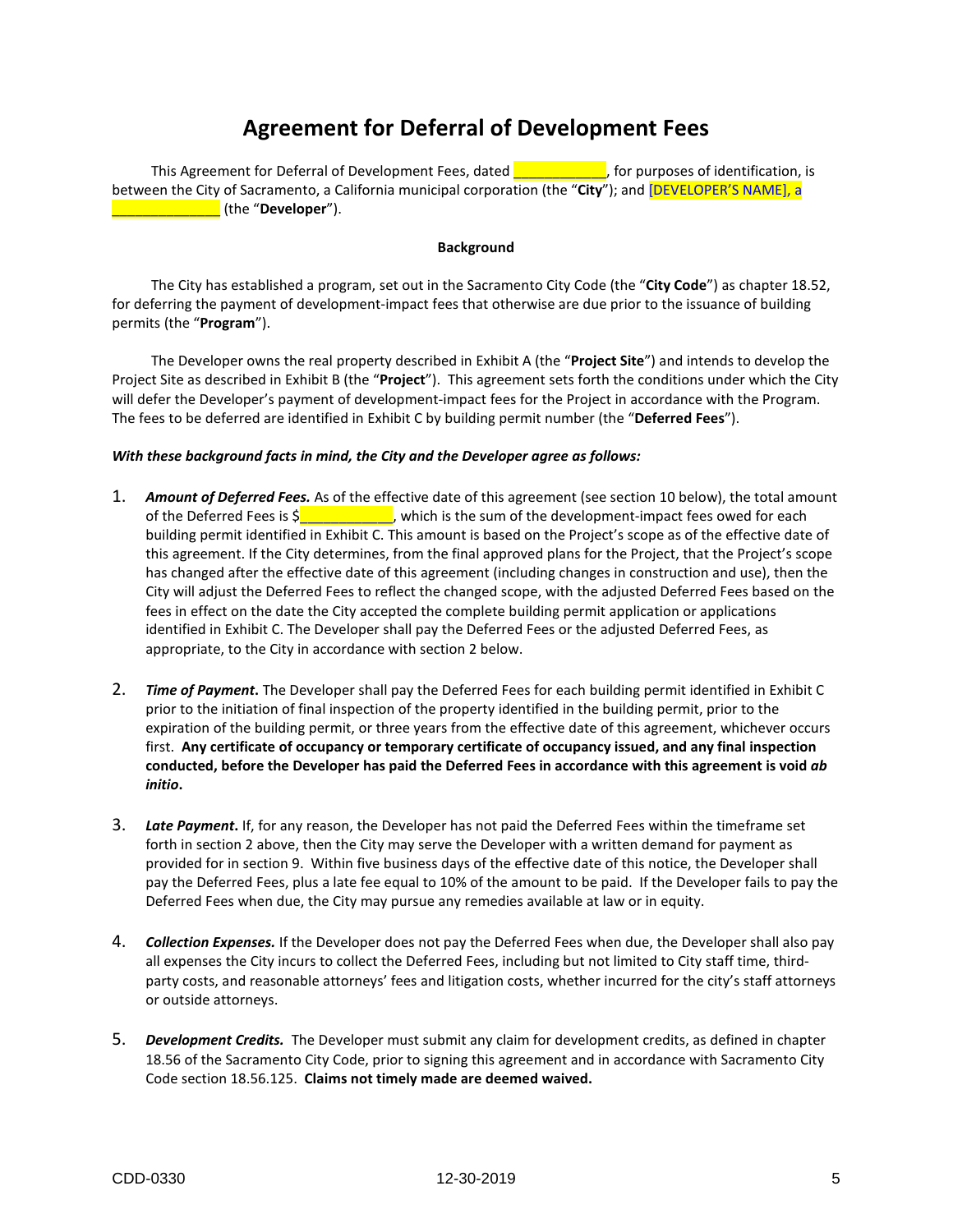- 6. *Prevailing Wages***.** Depending on the circumstances, the Developer's participation in the Program may cause the Developer's Project to be a "public work" subject to the prevailing wage and apprenticeship requirements of the California Labor Code and chapter 3.60 of the Sacramento City Code. **The Developer acknowledges that the City makes no representation regarding the application of these laws to the Project. The Developer should consult with the Developer's own legal counsel on this issue before participating in the Program.**
- 7. *No Third-Party Beneficiaries.* Nothing in this agreement is intended or shall be construed to give any person, other than the parties to the agreement, any legal or equitable right, remedy, or claim under this agreement.
- 8. *No Assignments.* The Developer may not assign this agreement or any of its rights, interests, or obligations under this agreement.
- 9. *Notices.* Any notice or other communication under this agreement must be in writing and will be considered properly given and effective only when mailed or delivered in the manner provided by this section 9 to the persons identified below. A notice or other communication that is mailed will be effective or will be considered to have been given on the third day after it is deposited in the U.S. Mail (certified mail and return receipt requested), addressed as set forth below, with postage prepaid. A notice or other communication sent in any other manner will be effective or will be considered properly given when actually delivered. A party may change its address for these purposes by giving written notice of the change to the other party in the manner provided in this section 9.

| If to the City:                         | If to the Developer: |
|-----------------------------------------|----------------------|
| City of Sacramento                      | [Name]               |
| <b>Community Development Department</b> | [Address]            |
| 300 Richards Blvd. 3rd Floor            | Attention:           |
| Attention:                              | [Name]               |
| Director of Community Development       | <b>Title1</b>        |

- 10. *Effective Date.* This agreement becomes effective when all parties have signed it, as indicated by the dates in the signature blocks below.
- 11. *Attorneys' Fees.* The party prevailing in any litigation concerning this agreement will be entitled to an award by the court of reasonable attorneys' fees and litigation costs through final resolution on appeal in addition to any other relief that may be granted in the litigation.
- 12. *Authority.* Each person signing this agreement hereby represents and warrants that he or she is fully authorized to sign this agreement on behalf of his or her party and to bind that party to the performance of its obligations under this agreement.
- 13. *Interpretation.* This agreement is to be interpreted and applied in accordance with California law, except that the rule of interpretation in Civil Code section 1654 will not apply. Exhibits A, B, and C are part of this agreement.
- 14. *Counterparts.* The parties may execute this agreement in counterparts, each of which will be considered an original, but all of which will constitute the same agreement.
- 15. *Entire Agreement.* This agreement sets forth the parties' entire understanding regarding the matters set forth. It supersedes all prior or contemporaneous agreements, representations, and negotiations (written, oral, express, or implied) and may be modified only by another written agreement signed by both parties.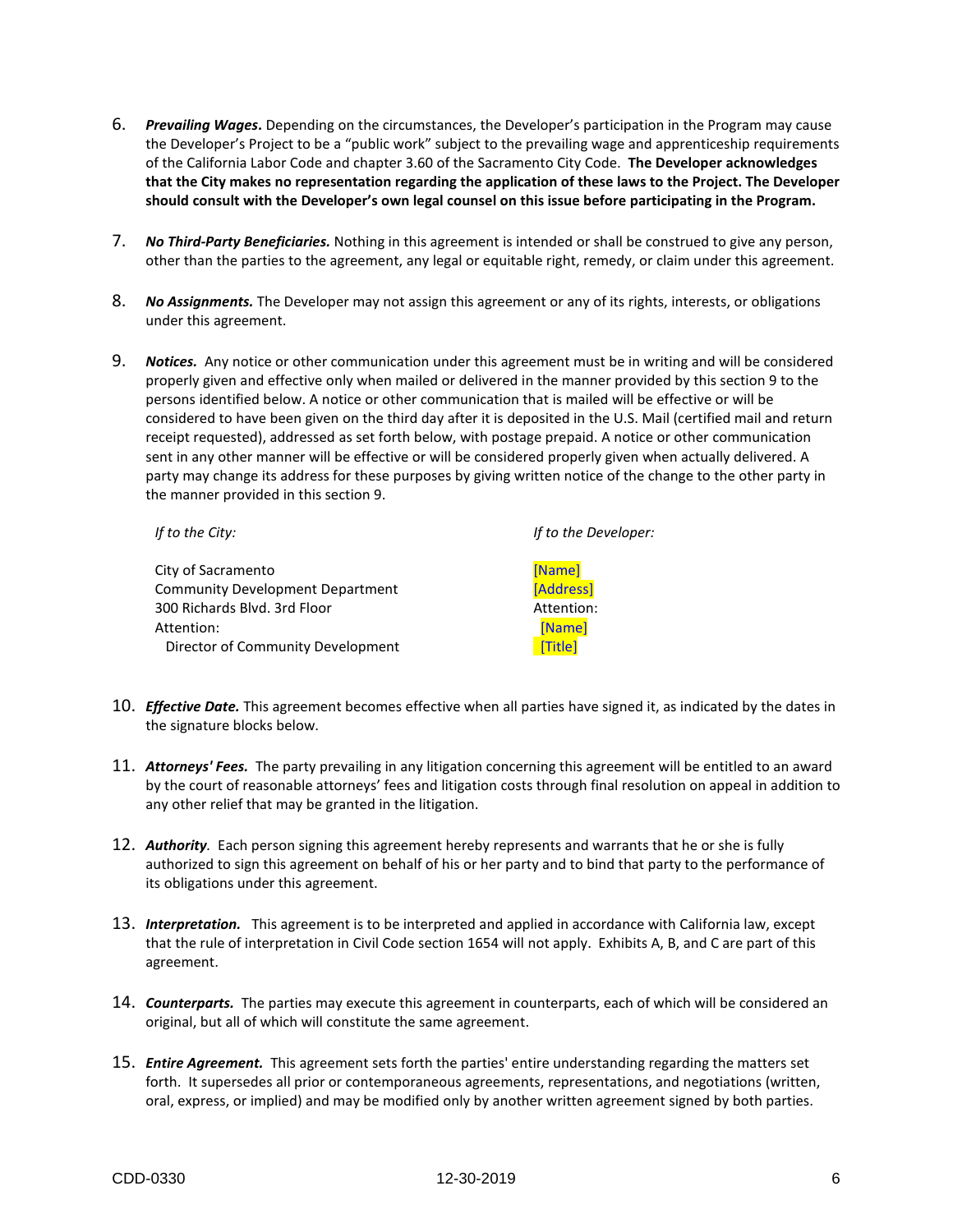(*Signature Page Follows*)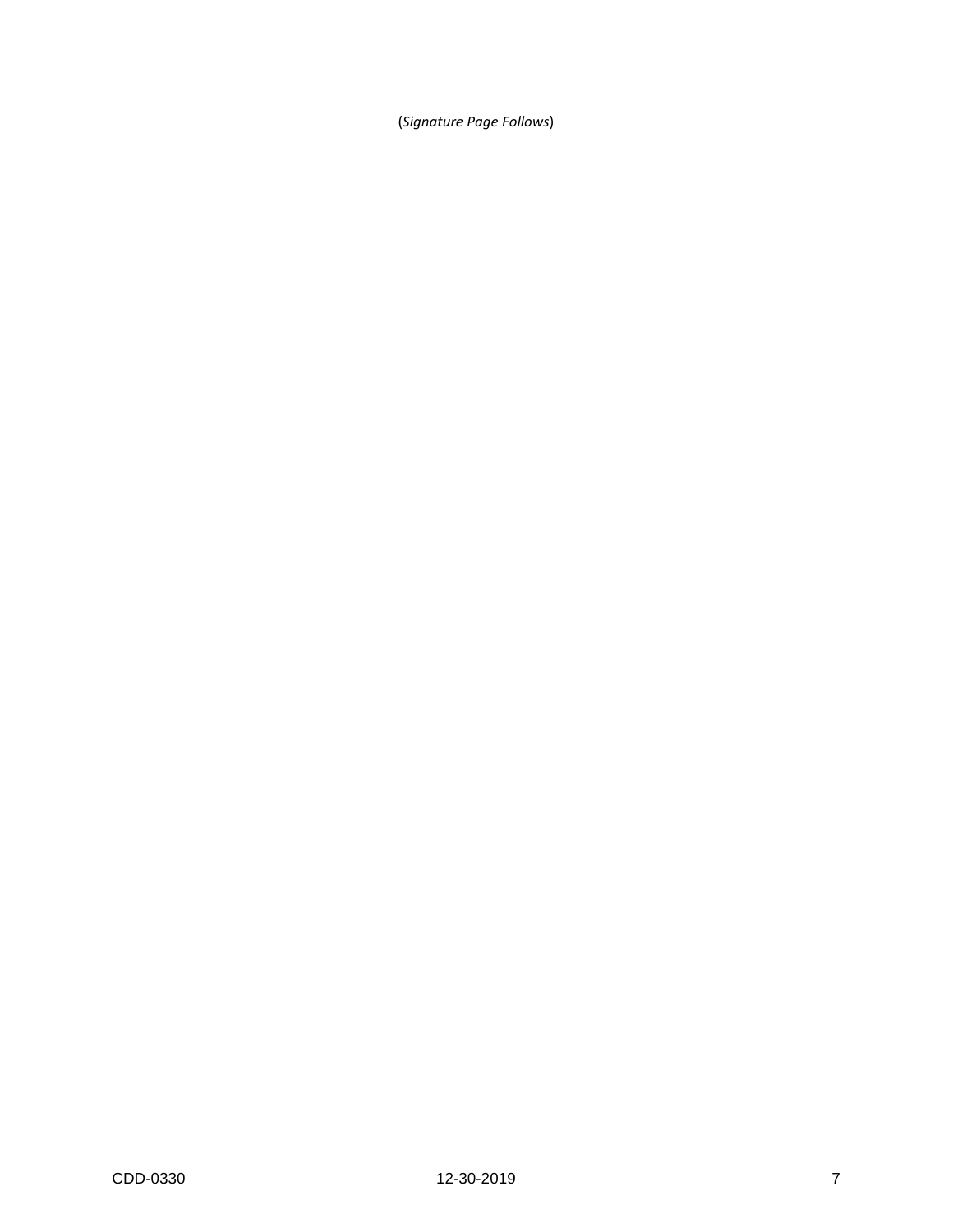| <b>City of Sacramento</b> |                          | [Developer's Name] |            |  |
|---------------------------|--------------------------|--------------------|------------|--|
| By:                       | Signature                | By:                | Signature  |  |
|                           |                          |                    |            |  |
|                           | Print Name               |                    | Print Name |  |
|                           | Title                    |                    | Title      |  |
|                           |                          |                    |            |  |
|                           |                          |                    |            |  |
| Approved as to Form       |                          |                    |            |  |
|                           | Sacramento City Attorney |                    |            |  |
| By:                       | Signature                |                    |            |  |
|                           |                          |                    |            |  |
| Attest                    |                          |                    |            |  |

Sacramento City Clerk

Signature

By: \_\_\_\_\_\_\_\_\_\_\_\_\_\_\_\_\_\_\_\_\_\_\_\_\_\_\_\_\_\_\_\_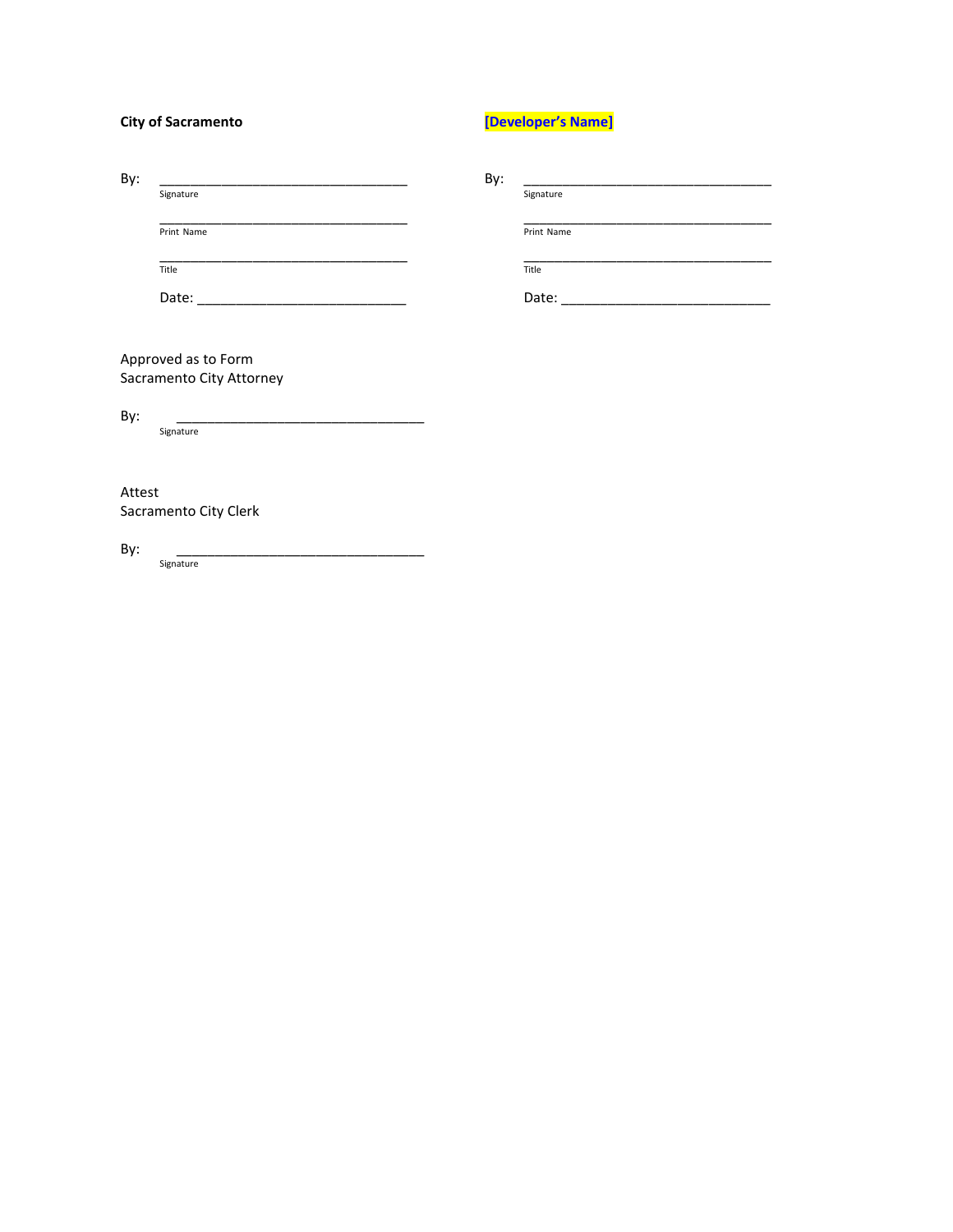## **Agreement for Deferral of Development Fees The City of Sacramento and \_\_\_\_\_\_\_\_\_\_\_\_\_**

### **Exhibit A The Project Site**

| <b>Street Address</b> | <b>Assessor Parcel Number</b> | <b>Building Permit Number</b> |
|-----------------------|-------------------------------|-------------------------------|
|                       |                               |                               |
|                       |                               |                               |
|                       |                               |                               |
|                       |                               |                               |
|                       |                               |                               |
|                       |                               |                               |
|                       |                               |                               |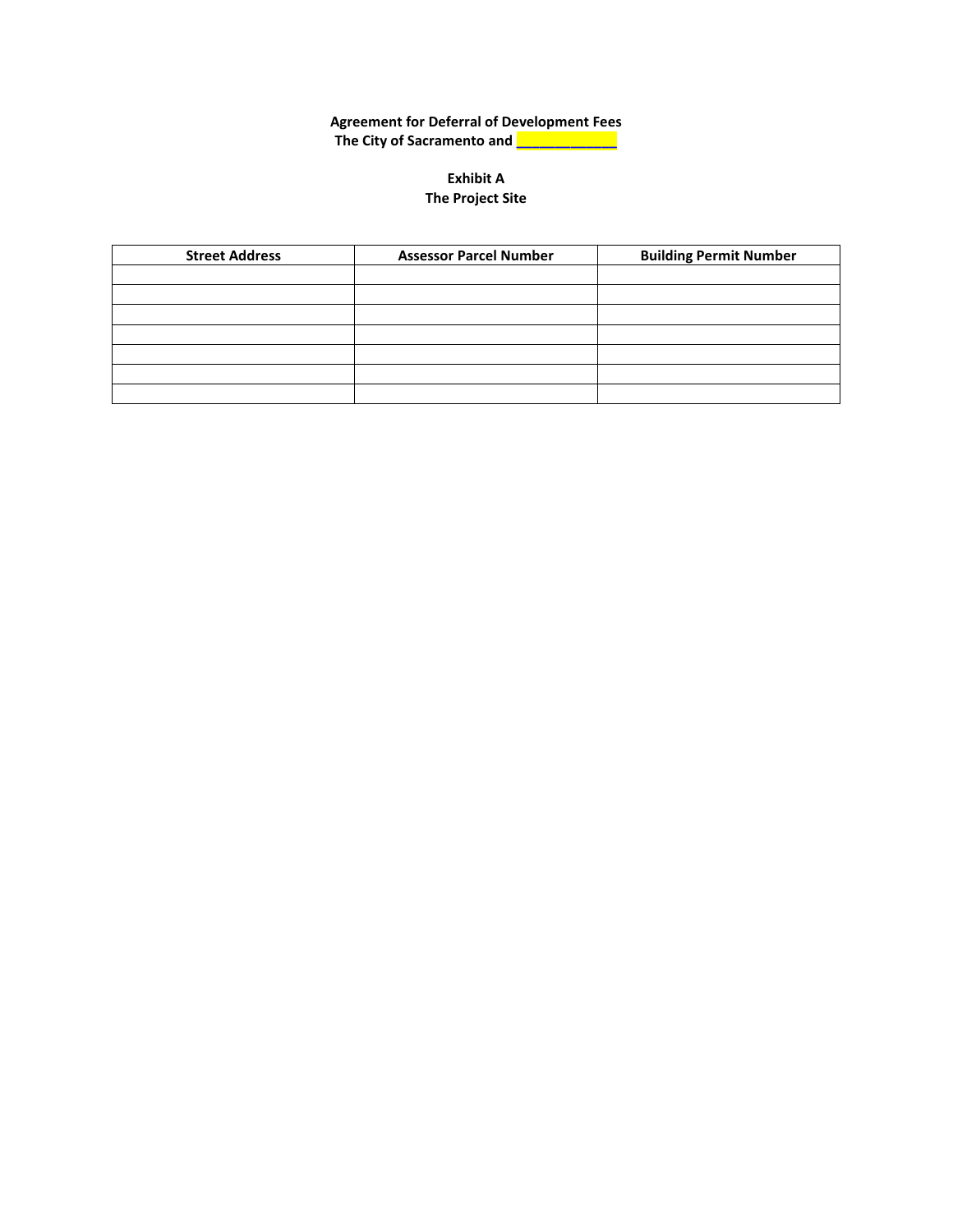**Agreement for Deferral of Development Fees The City of Sacramento and \_\_\_\_\_\_\_\_\_\_\_\_\_**

### **Exhibit B The Project**

**In accordance with Sacramento City Code section 18.52.010, the Project consists of—**

 $\Box$  A dwelling with five or more dwelling units and at least 50% of the building's square footage devoted to residential uses;

 $\Box$  A commercial or industrial use with a project value totaling \$1,000,000 or more, as determined by the chief building official in accordance with section 15.08.110; or

 $\Box$  A new or existing residential subdivision of five or more lots.

#### **Project Description:**

[Describe the project. If the project is a phased-development, describe the phases and explain which phase—i.e. which specific units, identified by building permit numbers—this fee deferral agreement covers.]